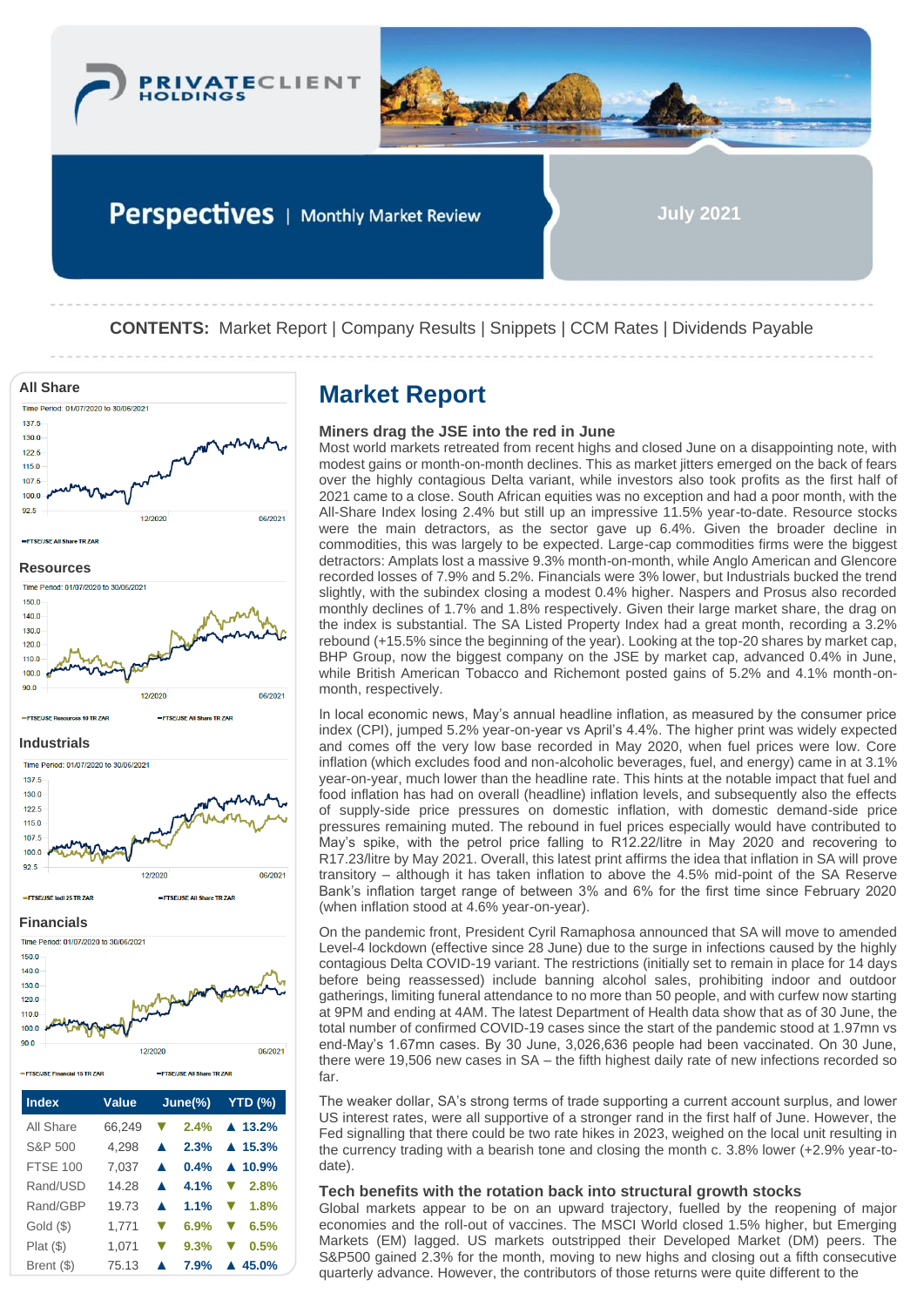previous few months, which have been dominated by companies benefitting from post-pandemic economic normalisation (generally cyclical companies or those geared towards industries which suffered most during the pandemic). Instead, June saw the return of the "pandemic-beneficiaries" (predominantly technology businesses), with the NYSE Fang Index (comprised of the 10 largest US-listed technology businesses) outperforming the broader market by about 7% for the month. The economic recovery is boosting traditional growth stocks as well as adding momentum to the healthcare and consumer discretionary sectors.

A key catalyst for the rotation back into structural growth companies and away from cyclical growth companies was the US Federal Reserve (Fed) meeting in June, where the Fed released the quarterly updated forecasts from its members. US inflation has been running hotter, with the May reading indicating a 5% year-on-year increase. The Fed has to some extent remained optimistic, expressing the belief that the increase is transitory. The latest Federal Open Market Committee meeting, however, suggests that the hawks are rising. The median committee member now expects two rate hikes in 2023, whereas only three months ago the consensus was for no rate hikes. Investors interpreted the Fed's change of tone as slightly bearish for longer-term growth and, besides catalysing a rotation into structural growth stocks, the US interest rate curve flattened as long-term rates drifted lower, with US 10-year bond yields ending the month 0.13% down at 1.46%.

The flatter US yield curve acted as a headwind to financial stocks (S&P 500 Financial -3% for the month), with only S&P materials companies faring worse (-5.3% in June) in the face of generally softer commodity prices. The exception to the poor month for commodities was oil, with Brent crude oil ending the month 8% stronger as increasing demand continues to be met with a conservative supply response by the major oil-producing nations.

Emerging markets were also held back by the rotation into growth companies, with EM equities barely edging out a positive return for the month (MSCI EM +0.2% for the month). The exception to a soft month for EM countries was Brazil and Russia, both of which benefitted from their high exposure to oil companies, which rallied along with the strong oil price. On the currency front, the US dollar had a strong month against most currencies, with Brazil again the outlier, as the Brazilian real rallied 5% against the US dollar in June. Brazil's latest GDP growth data exceeded expectations and economists have started increasing their estimates for the country's future economic growth.

Global re-opening continues as vaccination programs across most of the developed world near full adult vaccination levels. The second half of the year should see continued vaccination role out and reopening's with the threat of the Delta variant creating more urgency and speed to vaccinate. A key message is that mobility and activity can bounce even in the presence of variants, provided that vaccination programs are advancing, even if incomplete. With most other countries far behind the US, there is a strong case for the pace of vaccination to accelerate further with EM economies to soon enter the steepening "S" vaccination pace seen across the US and Europe.

## **Company Results**



#### **Nature of Business**

Stor-Age Property REIT Ltd. is a real estate investment trust. It is a property fund focused on the **self-storage** sector, a niche sub-sector of the broader commercial property market. It operates through the South Africa and United Kingdom geographical segments. The South Africa segment consists of Western Cape, Gauteng, Free State, Eastern Cape, and KwaZulu-Nata. The company was founded by Gavin Mark Lucas, Leslie Lucas, Stephen Charles Burrard Lucas, and Steven James Horton on May 25, 2015 and is headquartered in Cape Town, South Africa.

#### **Latest Results**

Looking back, FY21 was a year of historic extremes that unequivocally affirmed the resilience of the group's business model. Stor-Age's exceptional performance in unprecedented times has cemented the group's capability to outperform on a sustainable basis. The social and economic disruption caused by the pandemic has given rise to a new demand driver for self-storage. Factors driving this demand include work/study-from-home, home improvements, migration in and out of metropolitan markets, disruption to businesses, employment insecurity and an acceleration of e-commerce. In these circumstances, mobility tends to increase as people relocate for better economic prospects or more affordable living situations and businesses are forced to quickly adapt, often meaning a need for flexibility in their space (and therefore storage) requirements. In addition, businesses that have pivoted to online sales require product storage space and/or a distribution point for their customers.

After the initial setbacks in the first half of the year, move-ins accelerated rapidly from both traditional and new drivers of demand, resulting in record move-ins and occupancy for the year. The portfolio closed at 90.1% occupancy (2020: 83.8%) with a year-on-year increase of 28 500m². Like-for-like organic rental income, excluding the impact of acquisitions, grew by 8.6% and 6.3% year-on-year in SA and the UK respectively. An intensified focus on working capital and cash collections yielded positive results. The company collected over 98% and 99% of rentals due in SA and the UK, respectively, and bad debt losses accounted for under 1.0% of group rental income.

#### **Dividend**

A dividend of 52.00 cents per share was declared by the directors for the interim period ended 30 September 2020. A further dividend of 54.08 cents per share was declared for the 6-month period ended 31 March 2021. The dividend for the full year amounts to 106.08 cents per share (2020: 112.05 cents per share).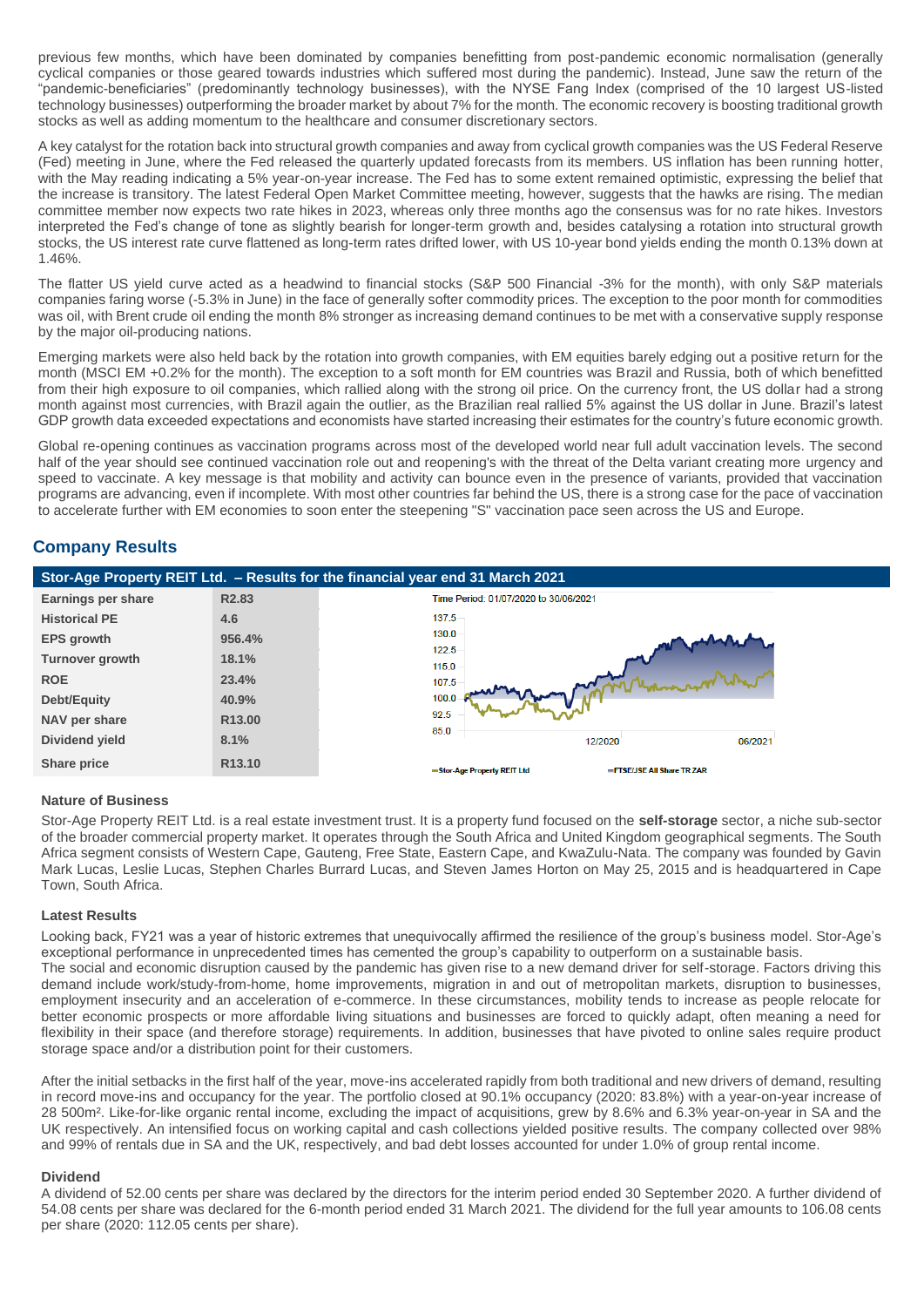

#### **Nature of Business**

Facebook, Inc. operates as a social networking company worldwide. The company engages in the development of social media applications for people to connect through mobile devices, personal computers, and other surfaces. It enables users to share opinions, ideas, photos, videos, and other activities online. The firm's products include Facebook, Instagram, Messenger, WhatsApp, and Oculus. The company was founded by Mark Elliot Zuckerberg, Dustin Moskovitz, Chris R. Hughes, Andrew McCollum, and Eduardo P. Saverin on February 4, 2004 and is headquartered in Menlo Park, CA.

#### **Latest Results**

Facebook demonstrated the strength of their advertising revenue with 46% growth in the first quarter of 2021 (compared to Q1 2020), which was driven by a 30% year-over-year increase in the average price per ad and a 12% increase in the number of ads delivered. Management expect that advertising revenue growth will continue to be primarily driven by price during the rest of 2021. Management continue to expect increased ad targeting headwinds in 2021 from regulatory and platform changes, notably the recently-launched iOS 14.5 update, which is expected to begin having an impact in the second quarter. There is also continuing uncertainty around the viability of transatlantic data transfers in light of recent European regulatory developments, and like companies across a wide range of industries.

Management expect 2021 total expenses to be in the range of \$70-73 billion, updated from their prior outlook of \$68-73 billion. The yearover-year growth in expenses is driven by investments in technical and product talent, infrastructure, and consumer hardware-related costs. Facebook remain committed to investing for long-term growth and management's expense outlook reflects the underlying strength of the business and the compelling investment opportunities seen across their products, including consumer hardware.

#### **Dividend**

Facebook has never paid a dividend and management have said that they do not expect to pay a dividend in the foreseeable future. This is inline with the Internet Services industry. The free cash flow the business generates is reinvested into the company for long term sustainable growth.

### **Snippets**

#### **The Intellidex Top Private Banks & Wealth Managers Awards**

This year's Intellidex Awards results were published today in the Financial Mail Investors Monthly - Wealth Managers & Private Banks Awards issue - June 2021.

The Intellidex Top Private Banks & Wealth Managers Awards, now in their 10th year, are based on a comprehensive survey of both clients and participants in the industry and are designed to benchmark companies in the South African wealth management and private banking sector. First launched in 2012, the Intellidex nomination process has two main elements; the first is a questionnaire that the company completes, and the second is an anonymous online client survey which assesses the different strengths and weaknesses of the private banks and wealth managers. This year a record number of 9817 clients participated in the online survey.

Private Client Holdings **won the Top Wealth Manager award in SA for the boutique category**. We are really proud of this achievement!

We also **won the young professional archetype award and came 3rd in the passive lump sum investor and successful entrepreneur archetype categories**. Our clients expressed their satisfaction in the quality of service and quality of advice received "excellent" ratings of 86% and 80%, respectively.

We placed 2<sup>nd</sup> in the People Choice award, which is based completely on client feedback – this is the same result as 2019. A client of ours said: "Private Client Holdings are really thorough and I trust them completely in every aspect."

If you completed the Intellidex confidential survey online – **Thank you,** we so appreciate your valuable input and contributing to our success.

We have also released volume 27 of the PCH Insight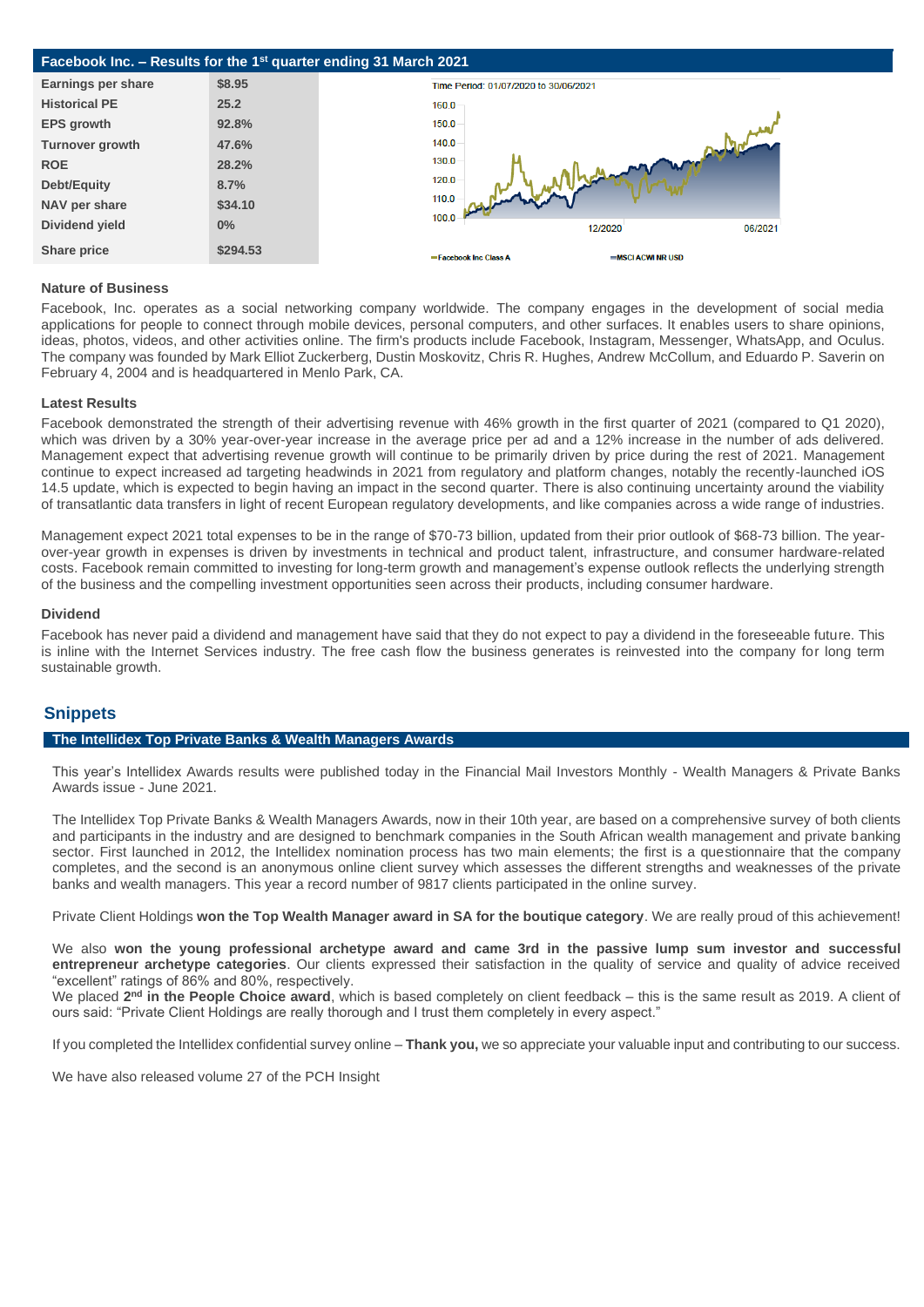## **Corporate Cash Manager Rates**

| <b>FUND</b>                      | <b>BALANCE</b>           | <b>RATE</b> |
|----------------------------------|--------------------------|-------------|
| CALL ACCOUNT                     | $0.00 - 9999.99$         | 3.15        |
|                                  | $10000 - 2499.99$        | 3.15        |
|                                  | $25000 - 4999.99$        | 3.15        |
|                                  | $50000 - 9999.99$        | 3.15        |
|                                  | $10000 - 24999.99$       | 3.15        |
| CALL MONEY FUND: Individuals     | 250 000 - 999 999.99     | 4.07        |
|                                  | 1 000 000 - 9 999 999.99 | 4.07        |
|                                  | 10 000 000 upwards       | 4.07        |
| CALL MONEY FUND: Non-Individuals | 250 000 - 999 999.99     | 3.87        |
|                                  | 1 000 000 - 9 999 999.99 | 3.87        |
|                                  | 10 000 000 upwards       | 3.87        |

# **Dividends Payable**

| <b>Dividends in LDT order</b>              |             |               |               |                  |             |
|--------------------------------------------|-------------|---------------|---------------|------------------|-------------|
| Company                                    | <b>Decl</b> | <b>LDT</b>    | Pay           | Amt              | Curr        |
| Exchange Traded Funds (CSPROP)             | 08-Jul      | $13 -$ Jul    | 19-Jul        | 18.36            | <b>ZARc</b> |
| Exchange Traded Funds (CTOP50)             | 08-Jul      | $13 -$ Jul    | 19-Jul        | 11.98            | <b>ZARc</b> |
| <b>Exchange Traded Funds (DIVTRX)</b>      | 08-Jul      | $13 -$ Jul    | 19-Jul        | 27.23            | <b>ZARc</b> |
| Datatec Ltd. (DATATEC)                     | 25-May      | $13 -$ Jul    | 19-Jul        | 100              | <b>ZARc</b> |
| <b>Exchange Traded Funds (1NVESTGREIT)</b> | 07-Jul      | $13 -$ Jul    | 19-Jul        | 7.66             | <b>ZARc</b> |
| Exchange Traded Funds (1NVESTSAPROP)       | 07-Jul      | $13 -$ Jul    | 19-Jul        | 55.88            | <b>ZARc</b> |
| Exchange Traded Funds (1NVESTSWX40)        | 07-Jul      | $13 -$ Jul    | 19-Jul        | 4.9              | <b>ZARc</b> |
| Exchange Traded Funds (1NVESTTOP40)        | 07-Jul      | 13-Jul        | 19-Jul        | 16.66            | <b>ZARc</b> |
| <b>Exchange Traded Funds (GLODIV)</b>      | 08-Jul      | 13-Jul        | 19-Jul        | 12.39            | <b>ZARc</b> |
| Impala Platinum Holdings Ltd. (IMPL CB22)  | 14-Jun      | 13-Jul        | 19-Jul        | 7336             | <b>ZARc</b> |
| Primeserv Group Ltd. (PRIMESERV)           | 22-Jun      | $13 -$ Jul    | 19-Jul        | 2.5              | <b>ZARc</b> |
| <b>Exchange Traded Funds (PREFTRAX)</b>    | 08-Jul      | $13 -$ Jul    | 19-Jul        | 20.7             | <b>ZARc</b> |
| <b>Exchange Traded Funds (SMART)</b>       | 08-Jul      | 13-Jul        | 19-Jul        | 29.85            | <b>ZARc</b> |
| Exchange Traded Funds (SATRIX40)           | 09-Jul      | $13 -$ Jul    | $21 -$ Jul    | 33.74            | <b>ZARc</b> |
| <b>Exchange Traded Funds (SATRIXDIV)</b>   | 09-Jul      | $13 -$ Jul    | $21 -$ Jul    | 3.48             | <b>ZARc</b> |
| <b>Exchange Traded Funds (SATRIXFINI)</b>  | 09-Jul      | 13-Jul        | 21-Jul        | 13.47            | <b>ZARc</b> |
| <b>Exchange Traded Funds (SATRIXINDI)</b>  | 09-Jul      | 13-Jul        | 21-Jul        | 25.11            | <b>ZARc</b> |
| <b>Exchange Traded Funds (SATRIXMMT)</b>   | 09-Jul      | $13 -$ Jul    | 21-Jul        | 3.61             | <b>ZARc</b> |
| Exchange Traded Funds (SATRIXPRO)          | 09-Jul      | 13-Jul        | $21 -$ Jul    | 14.95            | <b>ZARc</b> |
| <b>Exchange Traded Funds (SATRIXQUA)</b>   | 09-Jul      | $13 -$ Jul    | $21 -$ Jul    | 10.84            | <b>ZARc</b> |
| <b>Exchange Traded Funds (SATRIXRES)</b>   | 09-Jul      | 13-Jul        | 21-Jul        | 31.62            | <b>ZARc</b> |
| <b>Exchange Traded Funds (SATRIXSWX)</b>   | 09-Jul      | $13 -$ Jul    | $21 -$ Jul    | 6.45             | <b>ZARc</b> |
| Exchange Traded Funds (SYGSP500)           | 08-Jul      | $13 -$ Jul    | 19-Jul        | 36.82            | <b>ZARc</b> |
| <b>Exchange Traded Funds (SYGMSCIEM)</b>   | 08-Jul      | 13-Jul        | 19-Jul        | 4.29             | <b>ZARc</b> |
| Exchange Traded Funds (SYGSPESG)           | 08-Jul      | $13 -$ Jul    | 19-Jul        | 13.38            | <b>ZARc</b> |
| Exchange Traded Funds (SYGEUR050)          | 08-Jul      | $13 -$ Jul    | 19-Jul        | 93.96            | <b>ZARc</b> |
| Exchange Traded Funds (SYGMSCIJP)          | 08-Jul      | 13-Jul        | 19-Jul        | 10.48            | <b>ZARc</b> |
| <b>Exchange Traded Funds (SYGPROP40)</b>   | 08-Jul      | <u>13-Jul</u> | 19-Jul        | 54.87            | <b>ZARc</b> |
| Exchange Traded Funds (SYGSWIX40)          | 08-Jul      | 13-Jul        | 19-Jul        | 15.31            | ZARc        |
| Exchange Traded Funds (SYGTOP40)           | 08-Jul      | $13 -$ Jul    | 19-Jul        | 89.13            | ZARc        |
| Exchange Traded Funds (SYGFTSE100)         | 08-Jul      | <u>13-Jul</u> | <u>19-Jul</u> | 179.58           | <b>ZARc</b> |
| <b>Exchange Traded Funds (SYGMSCIUS)</b>   | 08-Jul      | 13-Jul        | <u>19-Jul</u> | 15.65            | <b>ZARc</b> |
| <b>Exchange Traded Funds (SYGMSCIWD)</b>   | 08-Jul      | 13-Jul        | <u>19-Jul</u> | 26.32            | <b>ZARc</b> |
| <b>Exchange Traded Funds (PREFTRAX)</b>    | 08-Jul      | <u>13-Jul</u> | 19-Jul        | 20.7             | <b>ZARc</b> |
| Nictus Holdings Ltd. (NICTUS H)            | 29-Jun      | 16-Jul        | 26-Jul        | $\underline{18}$ | <b>NADc</b> |
| Investec Ltd. (INVLTD)                     | 21-May      | 20-Jul        | 10-Aug        | <u>150</u>       | <b>ZARc</b> |
| Investec plc (INVPLC)                      | 21-May      | 20-Jul        | 10-Aug        | 7.5              | <b>GBPp</b> |